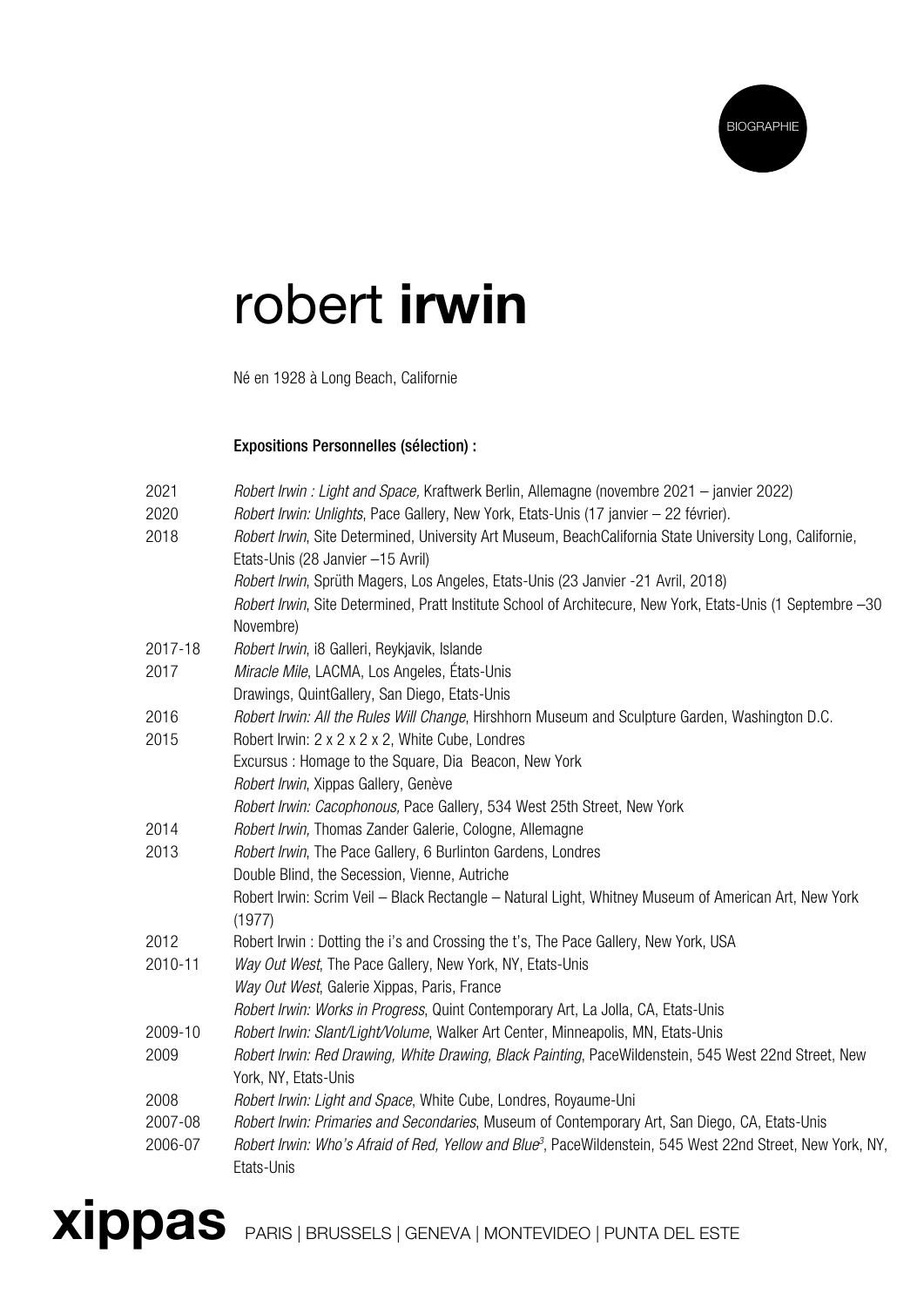

| 2006    | Robert Irwin: Marfa Drawings and Marfa Project, Chinati Foundation, Marfa, TX, Etats-Unis                                     |
|---------|-------------------------------------------------------------------------------------------------------------------------------|
| 1998-00 | Prologue: x 18 <sup>3</sup> ; Excursus: Homage to the Square <sup>3</sup> , Dia Center for the Arts, New York, NY, Etats-Unis |
| 1998    | Robert Irwin: A Selection of Works 1958 to 1970, PaceWildenstein, 142 Greene Street, New York, NY, Etats-                     |
|         | Unis                                                                                                                          |
|         | Musée d'Art Contemporain de Lyon, France                                                                                      |
|         | Robert Irwin: Line Paintings 1962-1964, PaceWildenstein, Los Angeles, CA, Etats-Unis                                          |
| 1997    | A Site-Determined Installation by Robert Irwin: 1º 2º 3º 4º, Museum of Contemporary Art, San Diego,                           |
|         | La Jolla, CA, Etats-Unis                                                                                                      |
| 1993-95 | Robert Irwin Retrospective, The Museum of Contemporary Art, Los Angeles, CA, Etats-Unis. Exposition                           |
|         | itinérante : Kölnischer Kunstverein, Cologne, Allemagne ; Musée d'Art Moderne de la Ville de Paris, France ;                  |
|         | Museo Nacional Centro de Arte Reina Sofía, Madrid, Espagne; Solomon R. Guggenheim Museum, New                                 |
|         | York, NY, Etats-Unis                                                                                                          |
| 1992    | Robert Irwin: An Installation, PaceWildenstein, 142 Greene Street, New York, NY, Etats-Unis                                   |
| 1987    | Wave Hill Green, Wave Hill Wood, Door Light Window (jardins et intérieur), Wave Hill, Bronx, New York, NY,                    |
|         | Etats-Unis *                                                                                                                  |
| 1986    | Central Avenue Median (installation), Museum of Contemporary Art, Los Angeles, CA, Etats-Unis                                 |
| 1985    | Robert Irwin, The Pace Gallery, New York, NY, Etats-Unis                                                                      |
|         | A Single Plane: 324 Parts, projet débuté en mai 1984 et terminé en septembre 1985, San Francisco                              |
|         | Museum of Modern Art, CA, Etats-Unis                                                                                          |
| 1982    | Installation-Light to Solid, Louisiana Museum of Art, Humlebaek, Danemark                                                     |
|         | Robert Irwin: A Summary of Exhibitions, The Pace Gallery, New York, NY, Etats-Unis                                            |
| 1980    | One Wall Removed, Malinda Wyatt Gallery, Venice, CA, Etats-Unis                                                               |
| 1979    | Robert Irwin: Three Plane Triangulation (installation), University of California Art Museum, Berkeley, CA,                    |
|         | Etats-Unis                                                                                                                    |
|         | Robert Irwin: Untitled Installation, Helen Forsan Spenser Gallery, University of Kansas, Lawrence, KS, Etats-                 |
|         | Unis                                                                                                                          |
|         | Tumbling glass planes, projet débuté en avril et terminé en décembre, XIII Olympic Winter Games, Lake                         |
|         | Placid, New York, NY, Etats-Unis                                                                                              |
|         | Scrim Room Division, San Diego State University, San Diego, CA, Etats-Unis                                                    |
| 1978    | Robert Irwin, installation in situ: Scrim wall, Portland Center for the Visual Arts, Portland, OR, Etats-Unis                 |
| 1977    | Robert Irwin, installations in situ : Black plane (42nd St. & 5th Ave.); Line rectangle (World Trade Center);                 |
|         | Grid (Park Ave., 57th – 51st); Black planes – light and shadow (Park Ave.); Line rectangle – Mercury vapor                    |
|         | lights (Central Park); Grid, City Plan - early vs. late, Whitney Museum of American Art, New York, NY,                        |
|         | Etats-Unis                                                                                                                    |
| 1976    | Robert Irwin – Installation, installations in situ : Four corners room – Room ; Window indication ; Repeat slant              |
|         | light volume, Walker Art Center, Minneapolis, MN, Etats-Unis                                                                  |
|         | Robert Irwin - Installation, installations in situ : Gallery - Volume rectangle ; Lawn - Open rectangle ; Hillside - Straight |
|         | line; Quad indication - Crossing paths, University of Maryland Art Gallery, College Park, MD, Etats-Unis                      |
| 1975-76 | Robert Irwin, rétrospective des peintures "line", "disc" et "dot ; installations in situ : Scrim V; Black line                |
|         | volume, Museum of Contemporary Art, Chicago, IL, Etats-Unis                                                                   |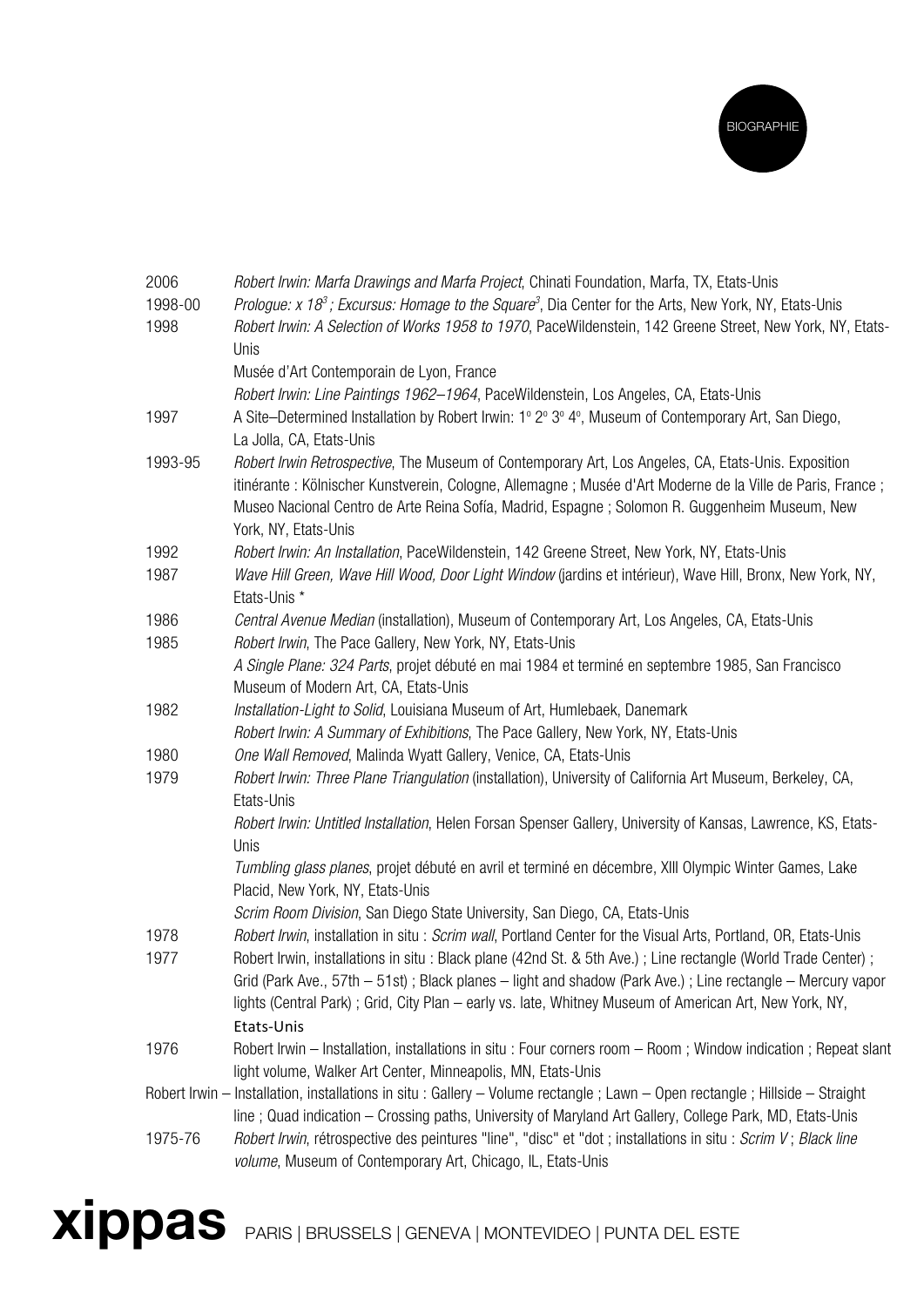

| 1975    | Robert Irwin: Continuing Responses, installations in situ: Stairwell soft wall; Atrium scrim veil; String<br>volume; String drawing; Four corner - Lobby; Window - Window; Black rectangle; 12 city designations of |
|---------|---------------------------------------------------------------------------------------------------------------------------------------------------------------------------------------------------------------------|
|         | "incidental sculptures", prolongée jusqu'en 1977, The Fort Worth Art Museum, Fort Worth, TX, Etats-Unis                                                                                                             |
|         | Robert Irwin, installation in situ : Eye level room division, Boehm Gallery, Palomar College, San Marcos, CA,                                                                                                       |
|         | Etats-Unis                                                                                                                                                                                                          |
|         | Robert Irwin, installation in situ : Scrim veil, Mizuno Gallery, Los Angeles, CA, Etats-Unis                                                                                                                        |
| 1974-75 | Robert Irwin, installation in situ : Soft wall, The Pace Gallery, New York, NY, Etats-Unis                                                                                                                          |
| 1974    | Robert Irwin, installation in situ : Wall division - Portal, Mizuno Gallery, Los Angeles, CA, Etats-Unis                                                                                                            |
|         | Robert Irwin, installation in situ: Two story - Flat floating plane, Wright State University Art Galleries, Dayton,<br>OH, Etats-Unis                                                                               |
|         | Robert Irwin, installation in situ : Two room wall - Wall scrim, University of California Art Galleries, Santa                                                                                                      |
|         | Barbara, CA, Etats-Unis                                                                                                                                                                                             |
| 1973    | Works in Spaces, installation in situ : Retinal replay volume, San Francisco Museum of Art, San Francisco,<br>CA, Etats-Unis                                                                                        |
|         | Robert Irwin, installation in situ : Eye level wall division, The Pace Gallery, New York, NY, Etats-Unis                                                                                                            |
| 1972    | Robert Irwin, installation in situ : Room angle light volume, Ace Gallery, Los Angeles, CA, Etats-Unis                                                                                                              |
|         | Robert Irwin, installation in situ : Split room slant scrim, Galerie Sonnabend, Paris, France                                                                                                                       |
|         | Robert Irwin, installation in situ : Skylight volume column, Mizuno Gallery, Los Angeles, CA, Etats-Unis                                                                                                            |
|         | Robert Irwin, installation in situ: Skylight ambient V volume, Fogg Art Museum, Harvard University,                                                                                                                 |
|         | Cambridge, MA, Etats-Unis                                                                                                                                                                                           |
| 1971    | "column" (installation dans le studio de Donald Judd, 101 Spring Street, New York), The Pace Gallery, New                                                                                                           |
|         | York, NY, Etats-Unis                                                                                                                                                                                                |
| 1970-71 | Robert Irwin, installation in situ: Fractured light - Partial scrim - Eye level wire, The Museum of Modern Art,<br>New York, NY, Etats-Unis                                                                         |
| 1970    | Robert Irwin - Recent Work 1969-70, installation in situ : Skylight - Column, Artist's Studio, Venice Beach,                                                                                                        |
|         | Los Angeles, CA, Etats-Unis                                                                                                                                                                                         |
| 1969    | Museum of Art, Rhode Island School of Design, Providence, RI, Etats-Unis                                                                                                                                            |
|         | Recent Work by Robert Irwin, San Diego Museum of Contemporary Art, La Jolla, CA, Etats-Unis                                                                                                                         |
|         | Robert Irwin, The Pace Gallery, New York, NY, Etats-Unis                                                                                                                                                            |
| 1968    | Robert Irwin ("discs"), Pasadena Art Museum, Pasadena, California, CA, Etats-Unis                                                                                                                                   |
|         | Robert Irwin ("discs"), The Pace Gallery, New York, NY, Etats-Unis                                                                                                                                                  |
| 1966    | Robert Irwin ("dot"), The Pace Gallery, New York, NY, Etats-Unis                                                                                                                                                    |
| 1964    | New Paintings by Robert Irwin, Ferus Gallery, Los Angeles, CA, Etats-Unis                                                                                                                                           |
| 1962    | New Paintings by Robert Irwin, Ferus Gallery, Los Angeles, CA, Etats-Unis                                                                                                                                           |
| 1960    | Ferus Gallery, Los Angeles, CA, Etats-Unis                                                                                                                                                                          |
| 1959    | Recent Paintings by Robert Irwin, Ferus Gallery, Los Angeles, CA, Etats-Unis                                                                                                                                        |
| 1957    | Felix Landau Gallery, Los Angeles, CA, Etats-Unis                                                                                                                                                                   |

\* Catalogue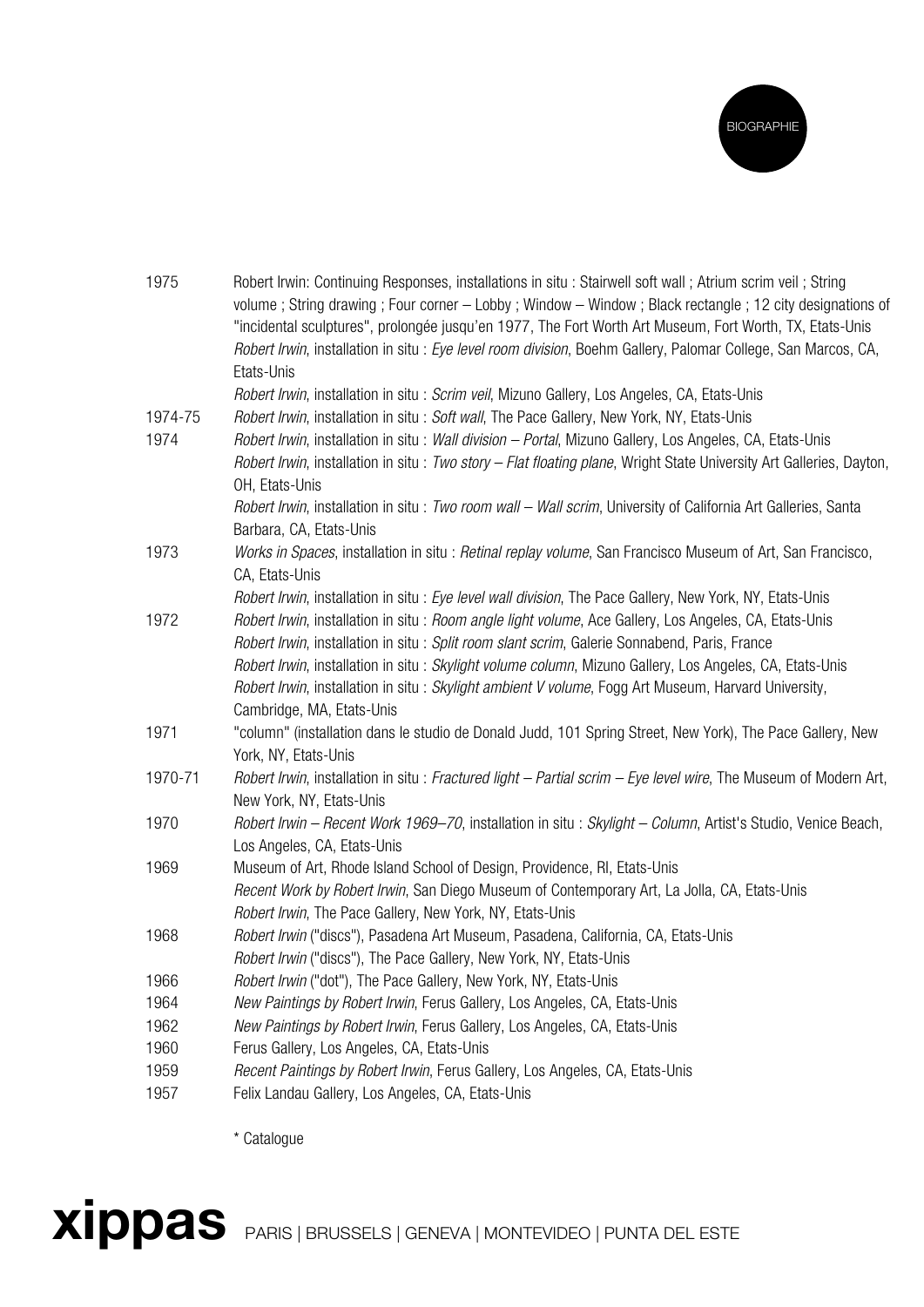

## Expositions Collectives (sélection) :

| 2020    | Bending Light [Peter Alexander, Dan Flavin, Robert Irwin, James Turrell], Pace Gallery, Séoul, Corée (5 juin -<br>14 août).              |
|---------|------------------------------------------------------------------------------------------------------------------------------------------|
|         | Bright Golden Haze, Oklahoma Contemporary Arts Center, Oklahoma City, États-Unis (13 mars 2020 – 4<br>janvier 2021)                      |
| 2019    | Chewing Gum III, Pace Gallery, Hong Kong (25 mai - 4 juillet 2019).                                                                      |
| 2018    | Space Shifters, Hayward Gallery, London, Royaume-Uni (26 septembre 2018 – 6 janvier 2019)*                                               |
|         | Through the Spectrum, Athr Gallery, Jeddah, Arabie Saoudite (28 mai - 31 août).                                                          |
|         | The History of Perception, Smart Museum of Art, University of Chicago, Chicago, Etats-Unis (9 Janvier-22<br>Avril, 2018)                 |
|         | Endless Summer, Museum of Contemporary Art (MCA), Chicago, Etats-Unis (27 Janvier-5 Aout, 2018)                                          |
| 2017-18 | Put A Bow on It! Twelve Paintings that Make Perfect Holiday Gifts, Richard Norton Gallery, Chicago, Etats-<br>Unis                       |
| 2017    | Los Angeles, une fiction, MAC Lyon, Lyon, France                                                                                         |
|         | In Line, Pace Seoul, Seoul, Corée                                                                                                        |
|         | Plastic Show, Almine Rech, Londres, Royaume-Uni                                                                                          |
| 2016    | Blackness in Abstraction, Pace, New York, États-Unis                                                                                     |
| 2014    | L'Illusion des Lumières, Palazzo Grassi, Venise, Italie                                                                                  |
|         | Carte Blanche, commissariat Pace Londres, Chesa Büsin, Zuoz, Suisse                                                                      |
| 2013    | Paradise, Pace New York,                                                                                                                 |
| 2012    | Sacred Geometry and Secular Science, Loyola University Museum of Art, Chicago, USA                                                       |
|         | The Substance of Light, Cuadro Fine Art Gallery, Dubai                                                                                   |
| 2011    | The Long Curve: 150 Years of Visionary Collection at the Albright-Knox Art Gallery, Albright-Knox Art Gallery,<br>Buffalo, New York, USA |
|         | Phenomenal: California Light, Space, Surface, Museum of Contemporary Art San Diego, USA                                                  |
|         | Venice in Venice, Palazzo Contarini Dagli Scigni, Venice, Italy                                                                          |
|         | The Parallax View, Lehmann Maupin, New York, USA                                                                                         |
| 2010-11 | The Artist's Museum: Los Angeles Artists, 1980-2010, The Geffen Contemporary at Museum Contemporary                                      |
|         | Art, Los Angeles, CA, Etats-Unis                                                                                                         |
|         | Suprasensorial: Experiments in Light, Color and Space, The Geffen Contemporary at Museum of                                              |
|         | Contemporary Art, Los Angeles, CA, Etats-Unis                                                                                            |
| 2010    | Primary Atmospheres: Works from California 1960-1970, David Zwirner Gallery, New York, NY, Etats-Unis                                    |
|         | Reflection, Peter Blum Gallery, New York, NY, Etats-Unis                                                                                 |
| 2009-10 | Collection: MOCA's First 30 Years, Museum of Contemporary Art, Los Angeles, CA, Etats-Unis                                               |
| 2009    | American Art and the East, Solomon R. Guggenheim Museum, New York, NY, Etats-Unis                                                        |
|         | The Third Mind: American Artists Contemplate Asia, 1860-1989, The Solomon R. Guggenheim Museum,                                          |
|         | New York, NY, Etats-Unis                                                                                                                 |
|         | Vides, Centre Georges Pompidou, Paris, France                                                                                            |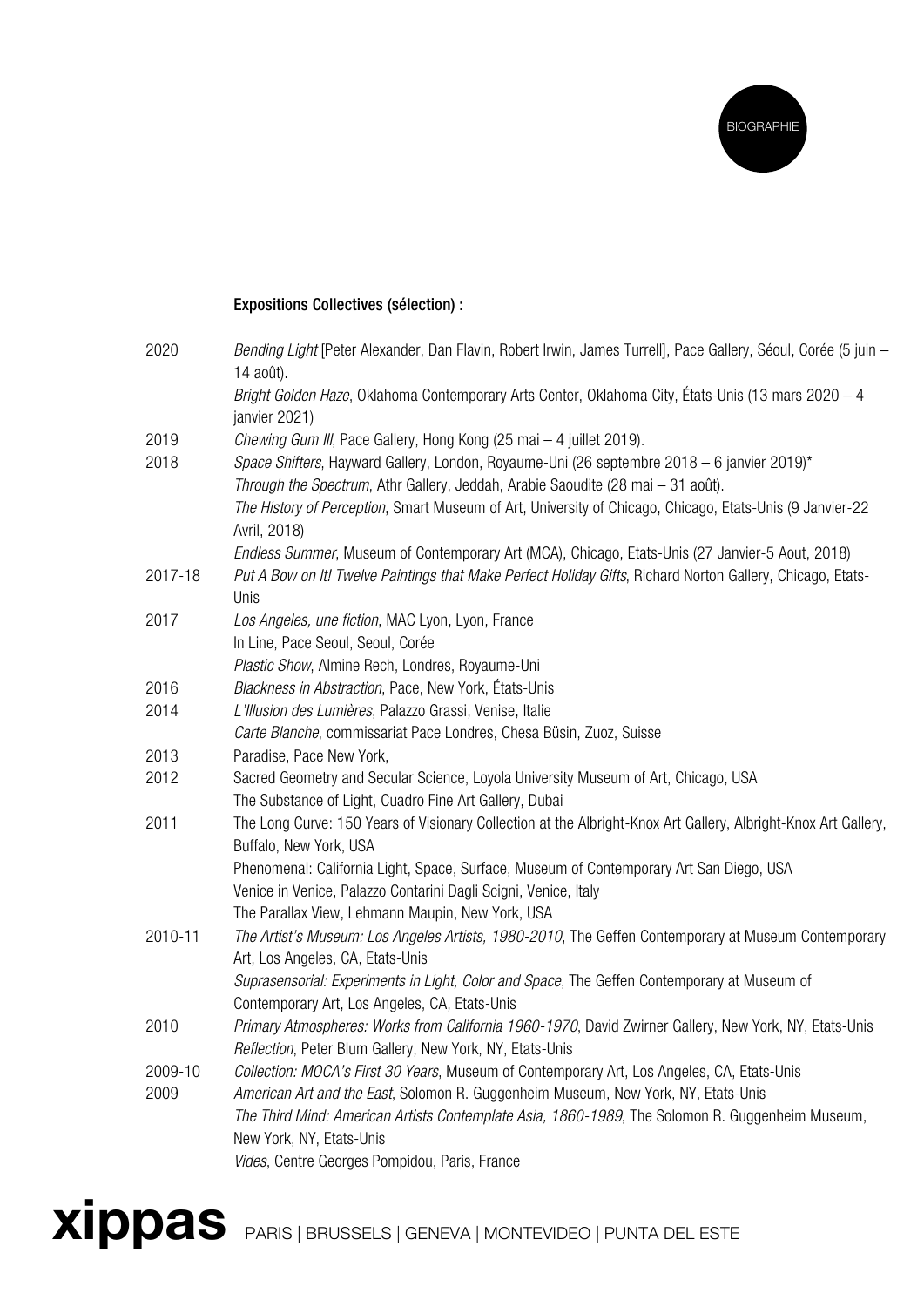

|         | West Coast Minimalism, Foundation 20 21/Nyehaus, New York, NY, Etats-Unis                                  |
|---------|------------------------------------------------------------------------------------------------------------|
| 2008-09 | Time & Place: Los Angeles 1958-1968, Moderna Museet, Stockholm, Suède. Exposition itinérante :             |
|         | Kunsthaus Zürich, Suisse; Rio de Janeiro, Brésil; Milan, Turin, Italie; Los Angeles, CA, Etats-Unis        |
|         | The Panza Collection, Hirshhorn Museum and Sculpture Garden, Smithsonian Institution, Washington, D.C.,    |
|         | Etats-Unis                                                                                                 |
| 2008    | Collecting Collections: Highlights of the Permanent Collection, Museum of Contemporary Art, Los Angeles,   |
|         | CA, Etats-Unis                                                                                             |
|         | Geometry of Motion 1920s/1970s, Museum of Modern Art, New York, NY, Etats-Unis                             |
| 2007-08 | Art Since the 1960s: California Experiments, Orange County Museum of Art, Newport Beach, CA, Etats-Unis    |
|         | SoCal: Southern California Art of the 1960s and 70s from LACMA's Collection, Los Angeles County Museum     |
|         | of Art, Los Angeles, CA, Etats-Unis                                                                        |
|         | The Panza Collection: An Experience of Light and Color, Albright-Knox Art Gallery, Buffalo, NY, Etats-Unis |
| 2007    | Optic Nerve: Perceptual Art of the 1960s, Columbus Museum of Art, Columbus, OH, Etats-Unis                 |
|         | Exhibition of Work by Newly Elected Members and Recipients of Honors and Awards, The American Academy      |
|         | of Arts and Letters, New York, NY, Etats-Unis                                                              |
|         | Light Time and Three Dimensions, PaceWildenstein, 534 West 25th Street, New York, NY, Etats-Unis           |
| 2006-07 | A Point of Convergence: Architectural Drawings and Photographs from the L.J. Cella Collection, Palm        |
|         | Springs Art Museum, CA, Etats-Unis                                                                         |
| 2006    | Los Angeles-Paris, Centre Georges Pompidou, Paris, France                                                  |
|         | Translucence: Southern California Art from the 1960s and 1970s, Norton Simon Museum, Pasadena, CA,         |
|         | Etats-Unis                                                                                                 |
|         | Cardboard, Bobbie Greenfield Gallery, Santa Monica, CA, Etats-Unis                                         |
|         | Elemental Form, L & M Arts, New York, NY, Etats-Unis                                                       |
|         | Sculpture from the Sixties, Frank Lloyd Gallery, Santa Monica, CA, Etats-Unis                              |
| 2005    | Seeking Transcendence, Art Gallery of Western Australia, Perth, Australie                                  |
|         | Extreme Abstraction, Albright-Knox Gallery, Buffalo, NY, Etats-Unis                                        |
| 2004-05 | Beyond Geometry: Experiment in Form, 1940s-70s, Los Angeles County Museum of Art, Los Angeles, CA,         |
|         | Etats-Unis. Exposition itinérante : Miami Art Museum, Miami, FL, Etats-Unis                                |
|         | Specific Objects: The Minimalist Influence, Museum of Contemporary Art, San Diego, CA, Etats-Unis          |
| 2004    | Singular Forms (Sometimes Repeated): Art from 1951 to the Present, Solomon R. Guggenheim Museum,           |
|         | New York, NY, Etats-Unis                                                                                   |
|         | A Minimal Future? Art As Object 1958-1968, Museum of Contemporary Art, Los Angeles, CA, Etats-Unis         |
|         | Monocromos, de Malevich al Presente, Museo Nacional Centro de Arte Reina Sofía, Madrid, Espagne            |
| 2003-04 | Imagination: Perception in Art, Kunsthaus Graz am Landesmuseum Joanneum, Graz, Autriche                    |
| 2003    | Summer Travels, PaceWildenstein, New York, NY, Etats-Unis                                                  |
| 2002    | Ferus, Gagosian Gallery, New York, NY, Etats-Unis                                                          |
| 2000-01 | Made in California: Art, Image and Identity, 1900-2000, Los Angeles County Museum of Art, Los Angeles,     |
|         | CA, Etats-Unis                                                                                             |
|         | Venice/Venezia: California Art form The Panza Collection at the Guggenheim Museum, Peggy Guggenheim        |
|         | Collection, Venise, Italie                                                                                 |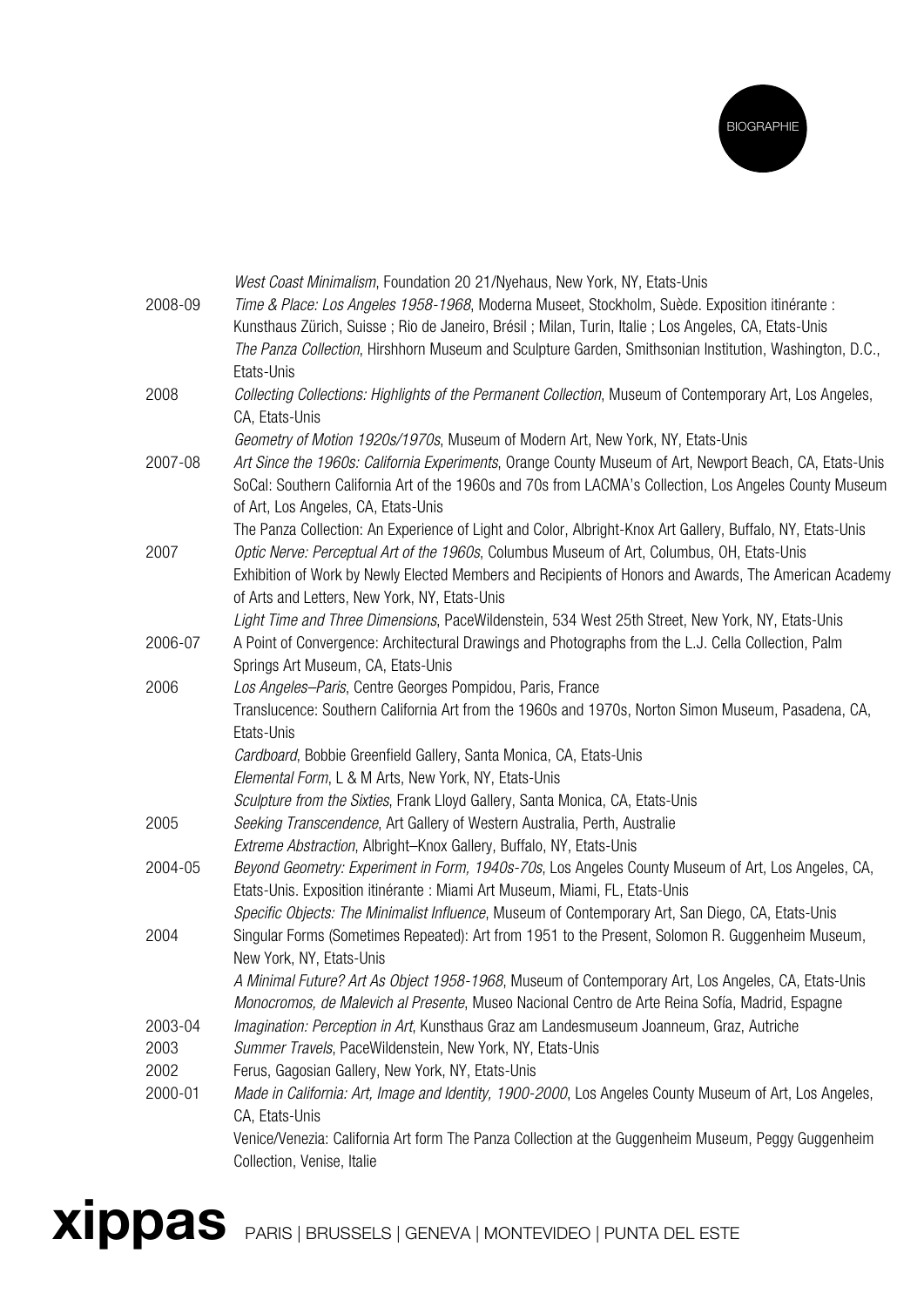

|         | Changing Perceptions: The Panza Collection, The Guggenheim Museum, Bilbao, Espagne                                                       |
|---------|------------------------------------------------------------------------------------------------------------------------------------------|
| 2000    | Summer Group Show, PaceWildenstein, New York, NY, Etats-Unis                                                                             |
| 1999-00 | The American Century Art and Culture 1950-2000, Whitney Museum of American Art, New York, NY, Etats-<br>Unis                             |
| 1999    | Group Exhibition, PaceWildenstein, 142 Greene Street, New York, NY, Etats-Unis                                                           |
|         | The Virginia and Bagley Wright Collection of Modern Art, Seattle Art Museum, Seattle, WA, Etats-Unis                                     |
|         | House of Sculpture, Modern Art Museum of Fort Worth, Fort Worth, TX, Etats-Unis                                                          |
|         | Searchlight: Consciousness at the Millennium, CCAC Institute, Oakland/San Francisco, CA, Etats-Unis                                      |
| 1998    | California Scheming, Museum of Contemporary Art, Chicago, IL, Etats-Unis                                                                 |
|         | Material Perfection: Minimal Art & Its Aftermath Selected from the Kerry Stokes Collection, Lawrence Wilson                              |
|         | Art Gallery, University of Western Australia, Perth, Australie                                                                           |
|         | Summer Group Show, PaceWildenstein, New York, NY, Etats-Unis                                                                             |
|         | Sculpture, PaceWildenstein, Los Angeles, CA, Etats-Unis                                                                                  |
| 1997-99 | Sunshine & Noir: Art in L.A., 1960-1997, Louisiana Museum of Modern Art, Humlebaek, Danemark.                                            |
|         | Exposition itinérante : Kunstmuseum Wolfsburg, Allemagne ; Castello di Rivoli, Museo d'Arte                                              |
|         | Contemporanea, Turin, Italie; UCLA, Armand Hammer Museum of Art and Cultural Center, Los Angeles, CA,                                    |
|         | Etats-Unis                                                                                                                               |
| 1997    | Thresholds - Limits of Perception, Eighth Floor Gallery, New York, NY, Etats-Unis                                                        |
|         | Contemporary Art in Transition – from the Collection of the Ho-Am Art Museum, Ho-Am Art Gallery, Séoul,                                  |
|         | Corée du Sud                                                                                                                             |
| 1995-96 | The Popular Image: Pop Art in America, Marisa del Re Gallery and O'Hara Gallery, New York, NY; Palm<br>Beach, FL, Etats-Unis             |
| 1995    | Light Show, Herbert F. Johnson Museum of Art, Cornell University, Ithaca, New York, NY, Etats-Unis                                       |
| 1994    | Percept/Image/Object, Lannan Foundation, Los Angeles, CA, Etats-Unis                                                                     |
|         | The Tradition of the New: Postwar Masterpieces From the Guggenheim Collection, Solomon R. Guggenheim<br>Museum, New York, NY, Etats-Unis |
|         | White Works, PaceWildenstein, New York, NY, Etats-Unis                                                                                   |
|         | Southern California: The Conceptual Landscape, Madison Art Center, Madison, WI, Etats-Unis                                               |
| 1992    | Arte Americana 1930-1970, Lingotto, Turin, Italie                                                                                        |
| 1991    | Frederick R. Weisman Gallery for California Art, The Inaugural Installation, San Diego Museum of Art, San                                |
|         | Diego, CA, Etats-Unis                                                                                                                    |
| 1990-91 | Perceptual Investigations: Light and Space Works in the Permanent Collection, The Museum of                                              |
|         | Contemporary Art, Los Angeles, CA, Etats-Unis                                                                                            |
| 1989    | 60s LA Artists, Fisher Gallery, Los Angeles, CA, Etats-Unis                                                                              |
| 1983-84 | The First Show: Painting and Sculpture from Eight Collections 1940-1980, The Museum of Contemporary<br>Art, Los Angeles, CA, Etats-Unis  |
| 1982    | Form and Function: Proposals for Public Art in Philadelphia, Pennsylvania Academy of Fine Arts,                                          |
|         | Philadelphie, PA, Etats-Unis                                                                                                             |
|         | Exposition inaugurale, installation in situ: Light to Solid, Louisiana Museum of Modern Art, Humlebaek,<br>Danemark                      |
|         |                                                                                                                                          |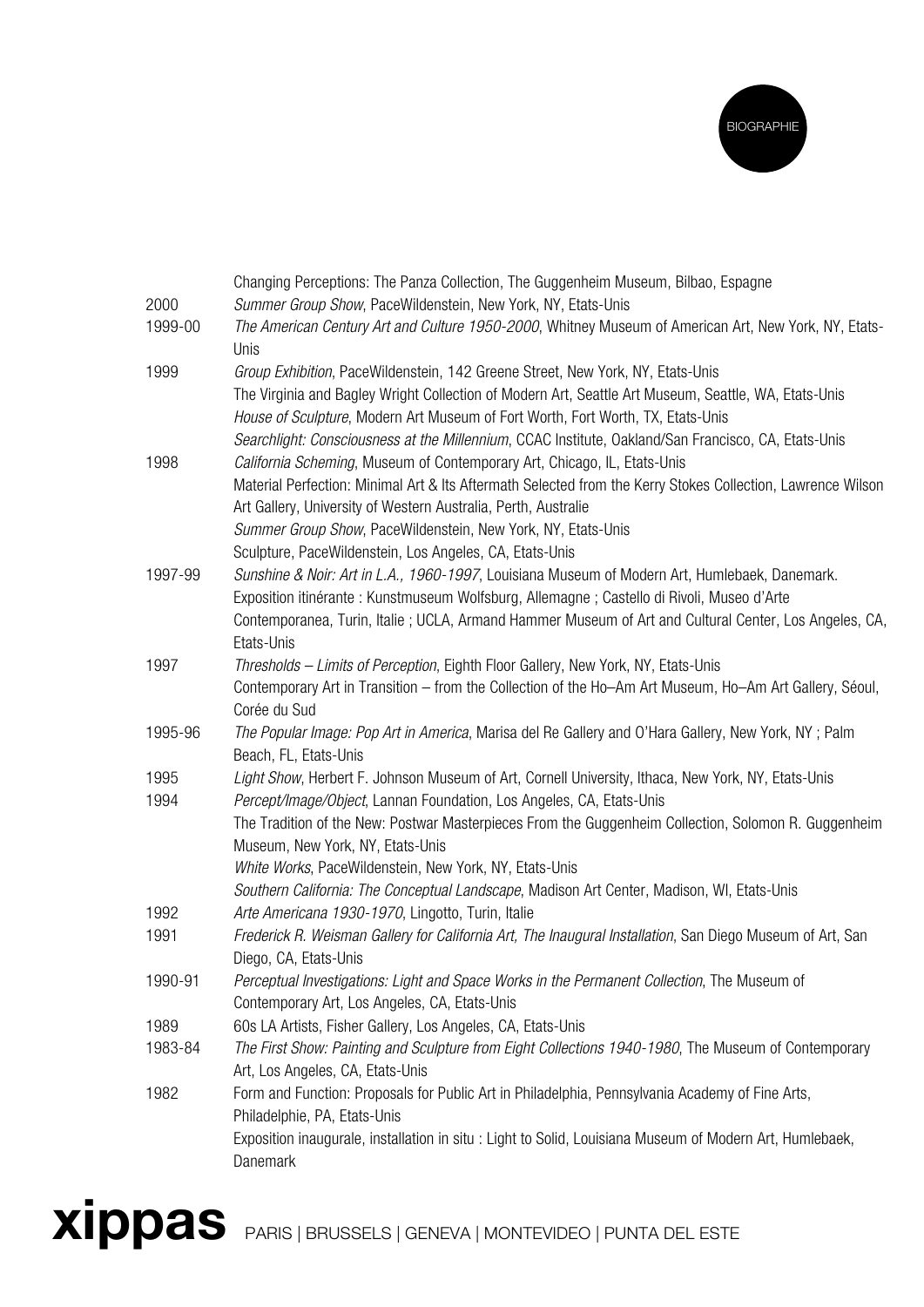

| 1981    | West/East, avec James Turrell et Doug Wheeler, installation in situ: Security Stairwell, New York, NY, Etats-<br>Unis                                                                                                                                      |
|---------|------------------------------------------------------------------------------------------------------------------------------------------------------------------------------------------------------------------------------------------------------------|
|         | The Museum As Site-16 Projects-Installation, projet : An Exercise in Placement & Relation in 5 Parts, Los<br>Angeles County Museum of Art, Los Angeles, CA, Etats-Unis                                                                                     |
|         | Seventeen Artists in the Sixties, Los Angeles County Museum of Art, Los Angeles, CA, Etats-Unis                                                                                                                                                            |
| 1980-81 | Drawing: The Pluralist Decade, Institute of Contemporary Art, University of Pennsylvania, Philadelphia, PA,<br>Etats-Unis. Exposition itinérante : Pavillon américain, Biennale de Venise, Italie ; Museum of Contemporary<br>Art, Chicago, IL, Etats-Unis |
| 1980    | Contemporary Art from Southern California, installation in situ : Two Room Installation, The High Museum of<br>Art, Atlanta, GA, Etats-Unis                                                                                                                |
| 1979    | The Reductive Object: A Survey a the Minimalist Aesthetic in the 1960s, Institute of Contemporary Art,<br>Boston, MA, Etats-Unis                                                                                                                           |
|         | Christo, Di Suvero, Irwin, Segal, Roy M. Neuberger Museum, State University of New York, NY, Etats-Unis<br>Painting in Environment, Palazzo Real, Commune di Milano, Milan, Italie                                                                         |
|         | California Perceptions: Light and Space, California State University, Fullerton, CA, Etats-Unis                                                                                                                                                            |
|         | Aspects of the 70's, Siteworks, projet in situ : Filigreed Line, commencé en août 1979 et terminé en mai<br>1980, Wellesley College, Wellesley, MA, Etats-Unis                                                                                             |
| 1978    | Matrix, Line paintings (1963-64), University of California Art Museum, Berkeley, CA, Etats-Unis                                                                                                                                                            |
|         | 20th Century American Drawings: 5 Years of Acquisitions, Whitney Museum of American Art, New York, NY,                                                                                                                                                     |
|         | Etats-Unis                                                                                                                                                                                                                                                 |
| 1977    | Space as Support, avec Maria Nordman, Daniel Buren, et Carl Andre, projet : Three Plane Triangulation<br>(terminé en 1979), University of California Art Museum, Berkeley, CA, Etats-Unis<br>Less is More, Sidney Janis Gallery, New York, NY, Etats-Unis  |
| 1976-77 | Painting and Sculpture in California: The Modern Era, San Francisco Museum of Art, San Francisco, CA,                                                                                                                                                      |
|         | Etats-Unis. Exposition itinérante : National Collection of Fine Arts, Washington, D.C., Etats-Unis<br>American Artists: A New Decade, installation in situ: String volume, Fort Worth Art Museum, Fort Worth, TX,                                          |
|         | Etats-Unis                                                                                                                                                                                                                                                 |
| 1976    | The Last Time I Saw Ferus, Newport Harbor Art Museum, Newport Beach, CA, Etats-Unis                                                                                                                                                                        |
|         | 200 Hundred Years of American Sculpture, installation in situ: Exhibition view - Double window plane,<br>Whitney Museum of American Art, New York, NY, Etats-Unis                                                                                          |
|         | Critical Perspectives in American Art, installation in situ : Stairwell Slant Volume, Fine Arts Center Gallery,<br>University of Massachusetts, Amherst, MA, Etats-Unis                                                                                    |
|         | Projects for PCA, installation in situ : Straighten gallery wall - Scrim plane, Philadelphia College of Art,                                                                                                                                               |
|         | Philadelphie, PA, Etats-Unis                                                                                                                                                                                                                               |
|         | Three Decades of American Art (Whitney Museum), Seibu Museum of Art, Tokyo, Japon                                                                                                                                                                          |
|         | 37ème Biennale de Venise, installations in situ : String drawing - Filtered light ; Room - Sight line -<br>Window, pavillons américain et italien, Venise, Italie                                                                                          |
| 1975    | A View Through, installation in situ : Passage window (installation devenue permanente), California State<br>University Art Galleries, Long Beach, CA, Etats-Unis                                                                                          |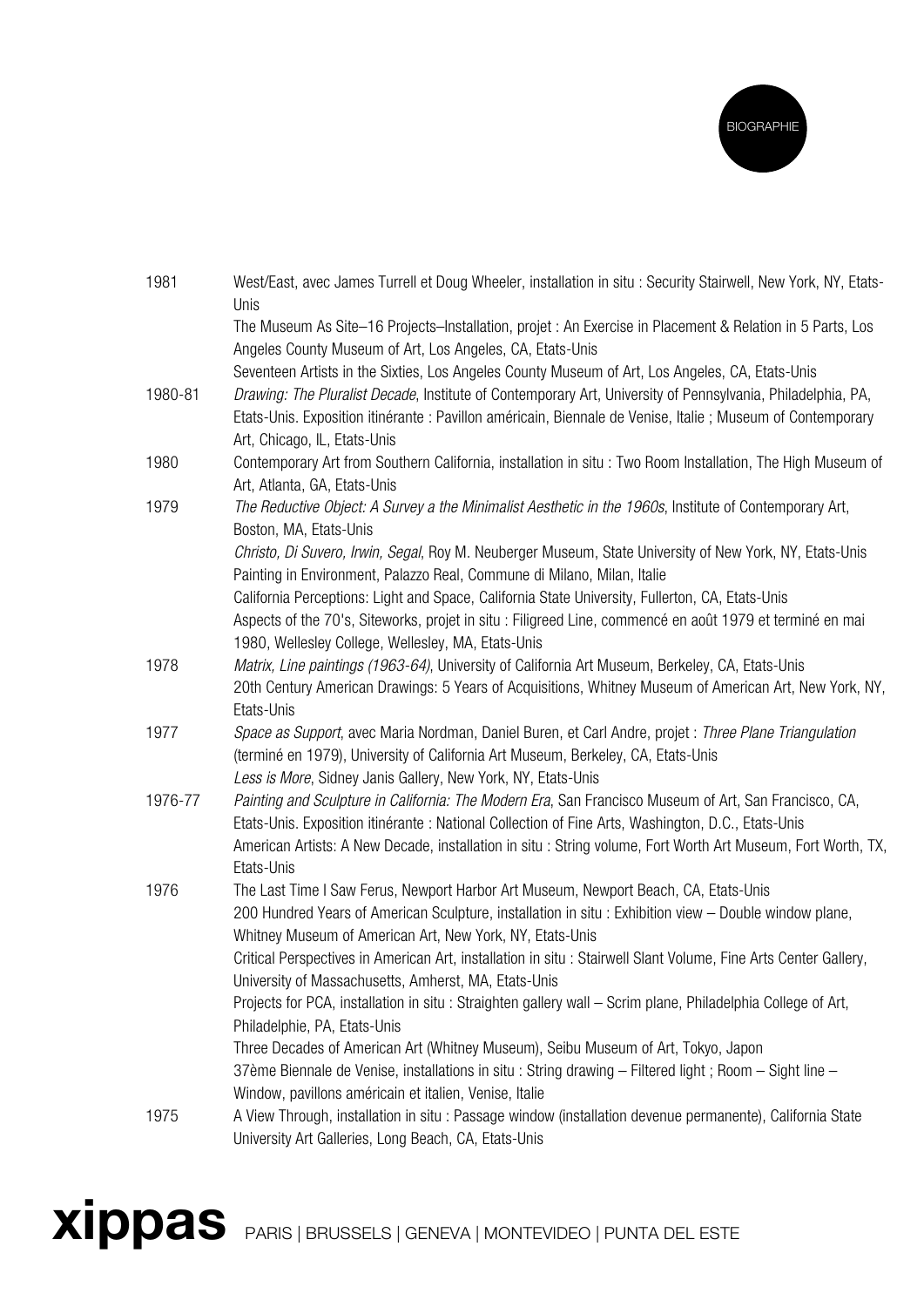

|         | University of California, Irvine, 1965-75, installation in situ : Soft light volume, La Jolla Museum of<br>Contemporary Art, La Jolla, CA, Etats-Unis |
|---------|-------------------------------------------------------------------------------------------------------------------------------------------------------|
| 1974    | Illumination and Reflection, Whitney Museum of American Art (Downtown), New York, NY, Etats-Unis                                                      |
|         | Art Now 1974, installation in situ: Light-Corner, John F. Kennedy Center for the Performing Arts,                                                     |
|         | Washington, D.C., Etats-Unis                                                                                                                          |
|         | Some Recent American Art, organisée par : the International Council of The Museum of Modern Art, New                                                  |
|         | York, NY, Etats-Unis. Exposition itinérante : National Gallery of Victoria, Melbourne, Australie (Wall plane);                                        |
|         | Art Gallery of New South Wales, Sydney, Australie (Elongated shaft light V volume) ; Art Gallery of South                                             |
|         | Australia, Adelaide, Australie; West Australian Art Gallery, Perth, Australie; City of Auckland Art Gallery,                                          |
| 1973    | Auckland, Nouvelle-Zélande (Slant Light Volume)<br>Art in Space: Some Turning Points, Detroit Institute of Arts, Detroit, MI, Etats-Unis              |
|         | American Art: Third Quarter Century, Seattle Art Museum, Seattle, WA, Etats-Unis                                                                      |
| 1972-73 | The State of California Painting, Govett-Brewster Art Gallery, New Plymouth, Nouvelle-Zélande. Exposition                                             |
|         | itinérante : Waikato Museum of Art and History, Hamilton ; Auckland City Art Gallery, Auckland ; National Art                                         |
|         | Gallery, Wellington ; Dunedin Public Library, Dunedin, Nouvelle-Zélande                                                                               |
| 1972    | USA West Coast, Kunstverein, Hambourg, Allemagne. Exposition itinérante : Kunstverein, Hannovre ;                                                     |
|         | Kölnischer Kunstverein, Cologne; Württemmbergischer Kunstverein, Stuttgart, Allemagne                                                                 |
| 1971    | Transparency, Reflection, Light, Space: Four Artists, installation in situ: Stairwell–Reflected light, University                                     |
|         | of California Art Galleries, Los Angeles, CA, Etats-Unis                                                                                              |
|         | 32nd Biennial Exhibition of Contemporary American Painting, installation in situ: Scrim ceiling-Acoustic                                              |
|         | point-Ambient light, Corcoran Gallery of Art, Washington, D.C., Etats-Unis                                                                            |
|         | Arts and Technology, avec Edward Wortz et James Turrell, Los Angeles County Museum of Art, Los Angeles,                                               |
|         | CA, Etats-Unis                                                                                                                                        |
|         | Works for New Spaces, installation in situ: Slant light volume, Walker Art Center, Minneapolis, MN, Etats-                                            |
|         | Unis                                                                                                                                                  |
|         | 11 Los Angeles Artists, installation in situ: Transparent floor, Hayward Gallery, Londres, Royaume-Uni.                                               |
|         | Exposition itinérante : Palais des Beaux Arts, Bruxelles, Belgique (Plastic Floor Planes) et Akademie der<br>Kunst, Berlin, Allemagne (Scrim Planes)  |
|         | New Works from the Walker Art Center, installation in situ: Skylight Volume, Henry Art Gallery, University of                                         |
|         | Washington, Seattle, WA, Etats-Unis                                                                                                                   |
| 1970    | 69th American Exhibition, Art Institute of Chicago, Chicago, IL, Etats-Unis                                                                           |
|         | Bell/Irwin/Wheeler, Tate Gallery, Londres, Royaume-Uni                                                                                                |
|         | Permutations: Light and Color, Museum of Contemporary Art, Chicago, IL, Etats-Unis                                                                    |
|         | Looking West 1970, Joslyn Art Center, Omaha, NE, Etats-Unis                                                                                           |
|         | A Decade of California Color, The Pace Gallery, New York, NY, Etats-Unis                                                                              |
| 1969-70 | Robert Irwin/Doug Wheeler, Fort Worth Art Center, Fort Worth, TX, Etats-Unis. Exposition itinérante : Stedelijk                                       |
|         | Museum, Amsterdam, Pays-Bas                                                                                                                           |
|         | Kompas IV: West Coast U.S.A., Stedelijk Van Abbemuseum, Eindhoven, Pays-Bas                                                                           |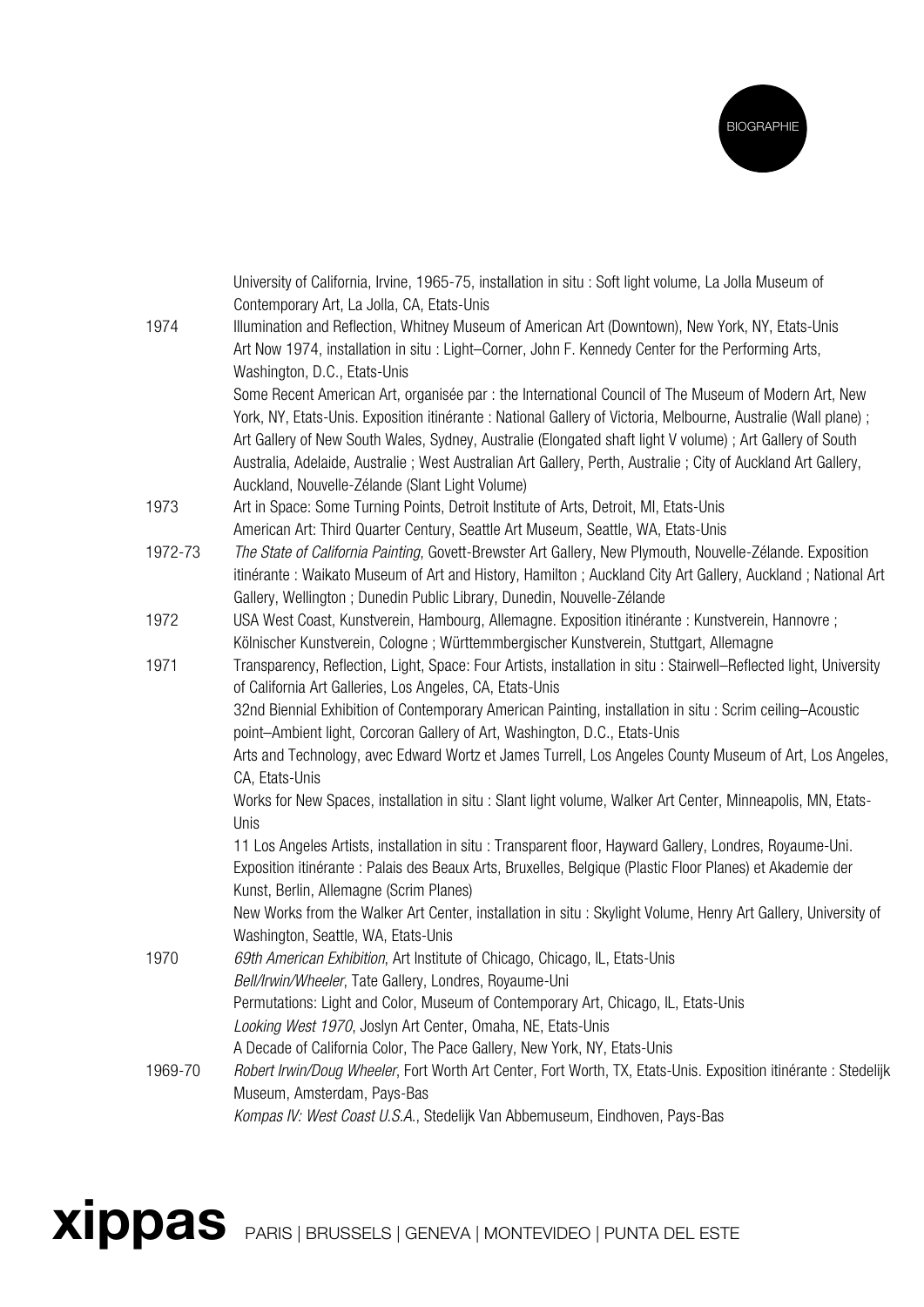

|         | West Coast 1945-1969, Pasadena Art Museum, Pasadena, CA, Etats-Unis. Exposition itinérante : City Art<br>Museum of St. Louis, St. Louis, MN, Etats-Unis; Art Gallery of Ontario, Ottawa, Canada; Fort Worth Art<br>Center, Fort Worth, TX, Etats-Unis |
|---------|-------------------------------------------------------------------------------------------------------------------------------------------------------------------------------------------------------------------------------------------------------|
| 1968    | Gene Davis/Robert Irwin/Richard Smith, The Jewish Museum, New York, NY, Etats-Unis<br>Los Angeles 6, Vancouver Art Gallery, Vancouver, BC, Canada                                                                                                     |
|         | 6 Artists, 6 Exhibitions, Walker Art Center, Minneapolis, MN; Albright-Knox Art Gallery, Buffalo, NY, Etats-<br>Unis                                                                                                                                  |
|         | Documenta 4, Kassel, Allemagne                                                                                                                                                                                                                        |
|         | Untitled, 1968, San Francisco Museum of Art, San Francisco, CA, Etats-Unis                                                                                                                                                                            |
|         | Late 50's at the Ferus, Los Angeles County Museum of Art, Los Angeles, CA, Etats-Unis                                                                                                                                                                 |
| 1966    | Robert Irwin/Kenneth Price, Los Angeles County Museum of Art, Los Angeles, CA, Etats-Unis                                                                                                                                                             |
| 1965    | The Studs: Moses, Irwin, Price, Bengston, Ferus Gallery, Los Angeles, CA, Etats-Unis                                                                                                                                                                  |
|         | The Responsive Eye, The Museum of Modern Art, New York, NY, Etats-Unis. Exposition itinérante : City Art                                                                                                                                              |
|         | Museum of St. Louis, St. Louis, MO; Seattle Art Museum, Seattle, WA; Pasadena Art Museum, Pasadena,                                                                                                                                                   |
|         | CA; Baltimore Museum of Art, Baltimore, MD, Etats-Unis                                                                                                                                                                                                |
|         | VIII São Paulo Bienal, avec Barnett Newman, Frank Stella, Donald Judd, Larry Poons, Larry Bell et Billy Al                                                                                                                                            |
|         | Bengston, São Paulo, Brésil. Exposition itinérante : National Collection of Fine Arts, Smithsonian Institution,                                                                                                                                       |
|         | Washington, D.C., Etats-Unis                                                                                                                                                                                                                          |
| 1964    | Seven New Artists, Sidney Janis Gallery, New York, NY, Etats-Unis                                                                                                                                                                                     |
|         | Some New Art from Los Angeles, San Francisco Art Institute, San Francisco, CA, Etats-Unis                                                                                                                                                             |
| 1963    | Altoon, Bell, Bengston, DeFeo, Irwin, Kauffman, Lobdell, Mason, Moses, Price, Ruben, Ruscha, Ferus<br>Gallery, Los Angeles, CA, Etats-Unis                                                                                                            |
| 1962    | Pacific Profile of Young West Coast Painters, Pasadena Art Museum, Pasadena, CA, Etats-Unis                                                                                                                                                           |
|         | Fifty California Artists, Whitney Museum of American Art, New York, NY, Etats-Unis. Exposition itinérante :                                                                                                                                           |
|         | Walker Art Center, Minneapolis, MN; Albright–Knox Art Gallery, Buffalo, NY; Des Moines Art Center, Des<br>Moines, IA, Etats-Unis                                                                                                                      |
| 1961    | Ferus Gallery, Los Angeles, CA, Etats-Unis                                                                                                                                                                                                            |
| 1960    | Annual Exhibition – Artists of Los Angeles and Vicinity, Los Angeles County Museum of Art, Los Angeles, CA,                                                                                                                                           |
|         | Etats-Unis                                                                                                                                                                                                                                            |
|         | Fifty Paintings by Thirty Seven Artists of the Los Angeles Area, University of California Art Galleries, Los                                                                                                                                          |
|         | Angeles, CA, Etats-Unis                                                                                                                                                                                                                               |
|         | Ferus Gallery, Los Angeles, CA, Etats-Unis                                                                                                                                                                                                            |
| 1959    | Annual Exhibition - Artists of Los Angeles and Vicinity, Los Angeles County Museum of Art, Los Angeles, CA,                                                                                                                                           |
|         | Etats-Unis                                                                                                                                                                                                                                            |
|         | Altoon/Bengston/DeFeo/Gechtoff/Irwin/Kauffman/Kienholz/Mason/Moses/Lobdell/Smith/Richer, Ferus                                                                                                                                                        |
| 1958    | Gallery, Los Angeles, CA, Etats-Unis<br>Annual Exhibition - Artists of Los Angeles and Vicinity, Los Angeles County Museum of Art, Los Angeles, CA,                                                                                                   |
|         | Etats-Unis                                                                                                                                                                                                                                            |
| 1957-58 | Annual Exhibition - Sculpture, Paintings, Watercolors, Whitney Museum of American Art, New York, NY,                                                                                                                                                  |
|         | Etats-Unis                                                                                                                                                                                                                                            |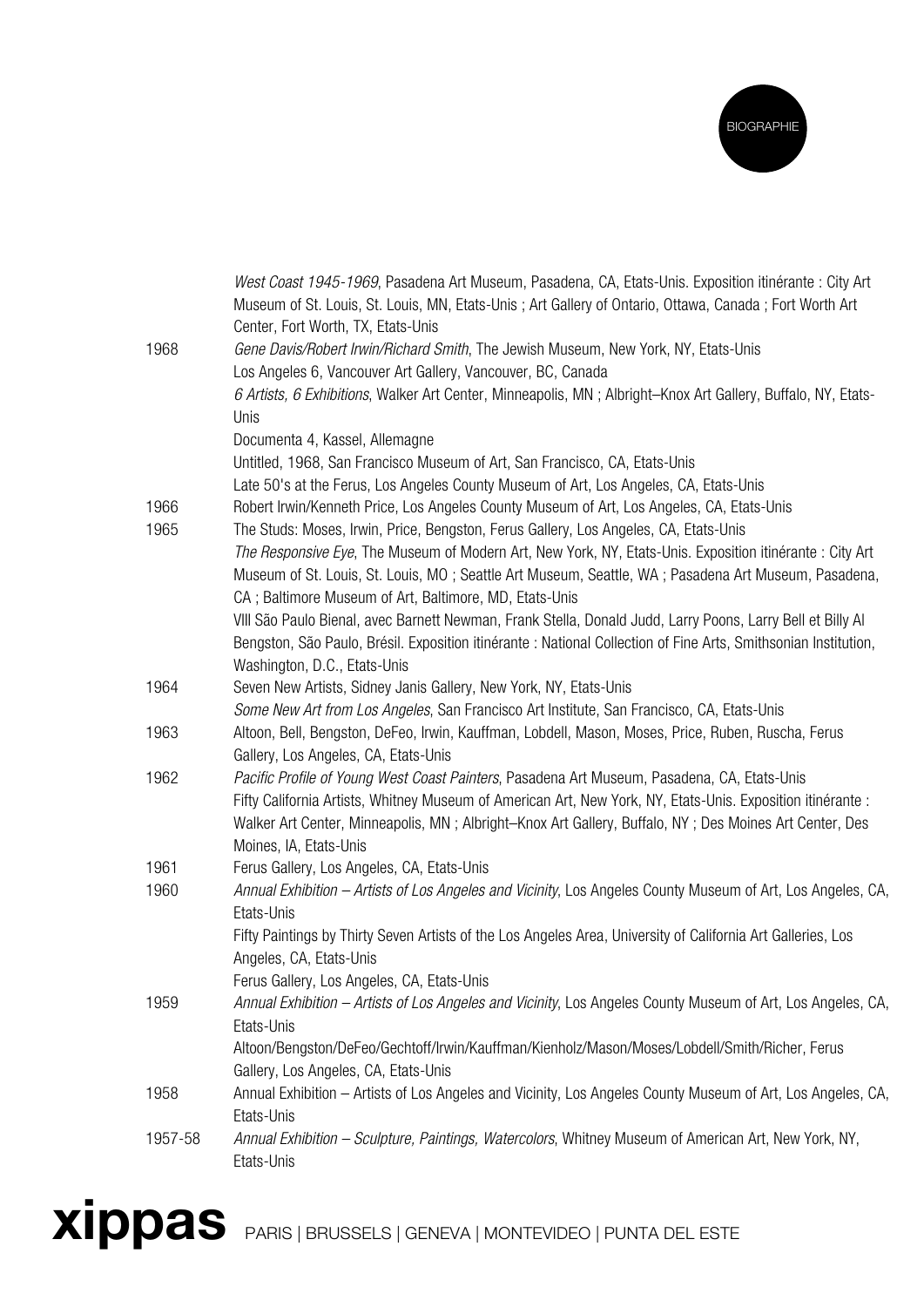

| 1957 | Annual Exhibition – Artists of Los Angeles and Vicinity, Los Angeles County Museum of Art, Los Angeles, CA, |
|------|-------------------------------------------------------------------------------------------------------------|
|      | Etats-Unis                                                                                                  |
| 1956 | Annual Exhibition – Artists of Los Angeles and Vicinity, Los Angeles County Museum of Art, Los Angeles, CA, |
|      | Etats-Unis                                                                                                  |
| 1953 | Annual Exhibition – Artists of Los Angeles and Vicinity, Los Angeles County Museum of Art, Los Angeles, CA, |
|      | Etats-Unis                                                                                                  |
| 1952 | Annual Exhibition – Artists of Los Angeles and Vicinity, Los Angeles County Museum of Art, Los Angeles, CA, |
|      | Ftats-Unis                                                                                                  |

\* Catalogue

## Collections Publiques (sélection) :

Albright-Knox Art Gallery, Buffalo, New York, NY, Etats-Unis The Art Institute of Chicago, Chicago, IL, Etats-Unis Berkeley Art Museum and Pacific Film Archive, University of California, Berkeley, CA, Etats-Unis Centre Georges Pompidou, Paris, France The Cleveland Museum of Art, Cleveland, OH, Etats-Unis Dallas Museum of Art, Dallas, TX, Etats-Unis Denver Art Museum, Denver, CO, Etats-Unis The Detroit Institute of Arts, Detroit, MI, Etats-Unis Dia Art Foundation, New York, NY, Etats-Unis The J. Paul Getty Museum, Los Angeles, CA, Etats-Unis Hirshhorn Museum and Sculpture Garden, Smithsonian Institution, Washington, D.C., Etats-Unis Ho-Am Art Museum, Séoul, Corée du Sud Indianapolis Museum of Art, IN, Etats-Unis Joslyn Art Museum, Omaha, NE, Etats-Unis Kolnischer Kunstverein, Cologne, Allemagne Los Angeles County Museum of Art, Los Angeles, CA, Etats-Unis Louisiana Museum of Modern Art, Humlebaek, Danemark Musée d'Art Contemporain, Lyon, France Musée d'Art Moderne de la Ville de Paris, Paris, France Museo Nacional Centro de Arte Reina Sofia, Madrid, Espagne Museum of Contemporary Art, Chicago, IL, Etats-Unis Museum of Contemporary Art, Los Angeles, CA, Etats-Unis Museum of Contemporary Art, San Diego, CA, Etats-Unis The Museum of Modern Art, New York, NY, Etats-Unis Philadelphia Museum of Art, Philadelphie, PA, Etats-Unis San Francisco Museum of Modern Art, San Francisco, CA, Etats-Unis